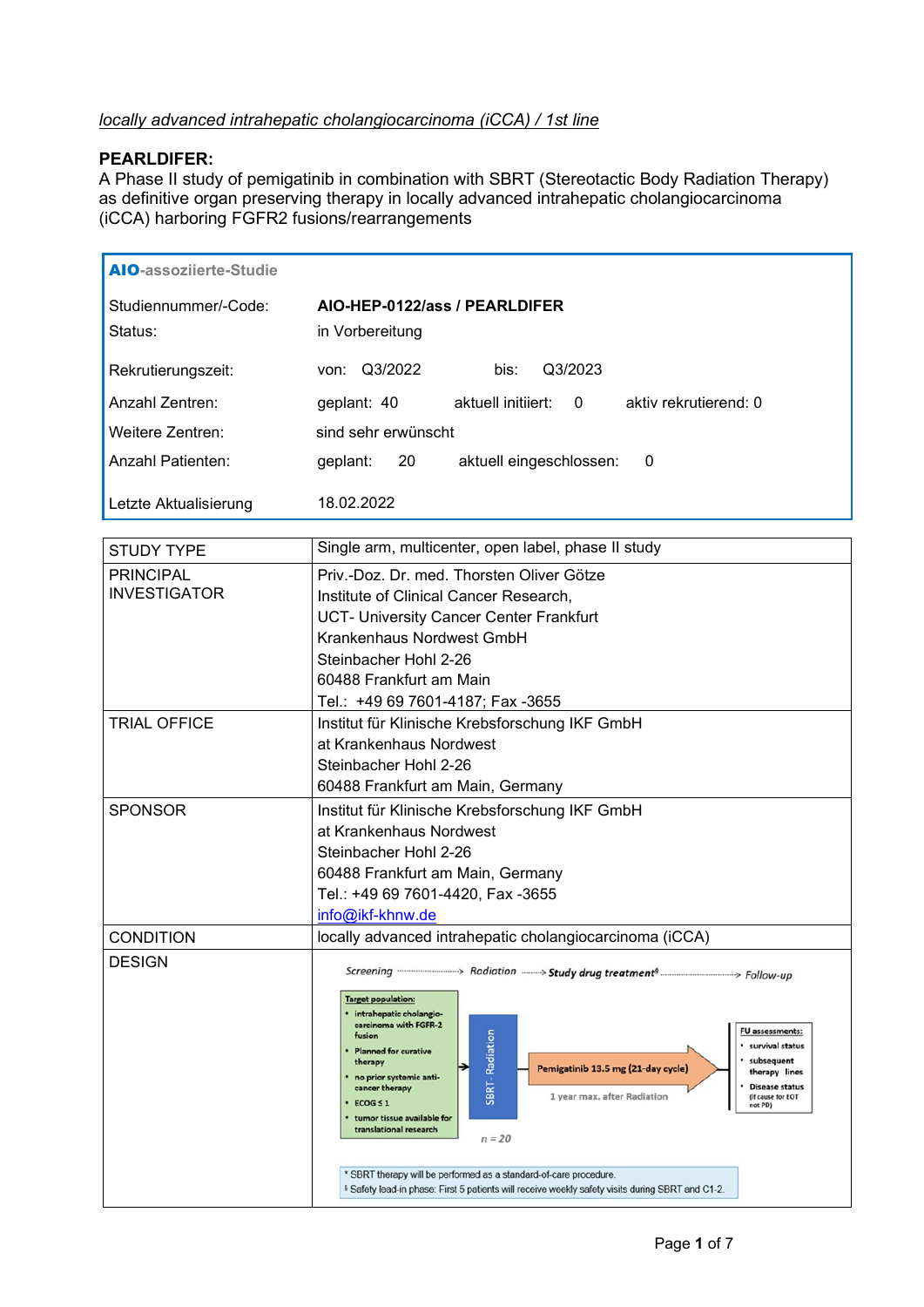| <b>INDICATION</b>                                          | locally advanced intrahepatic cholangiocarcinoma (iCCA)                                                                                                                                                                                                                                                                                                                                                                                                                                                                                                                                                                                                                                                                              |
|------------------------------------------------------------|--------------------------------------------------------------------------------------------------------------------------------------------------------------------------------------------------------------------------------------------------------------------------------------------------------------------------------------------------------------------------------------------------------------------------------------------------------------------------------------------------------------------------------------------------------------------------------------------------------------------------------------------------------------------------------------------------------------------------------------|
| OBJECTIVE(S)                                               | The aim of this phase II study is to determine whether a combination of<br>with<br><b>SRBT</b><br>in<br><b>iCCA</b><br>patients<br>pemigatinib<br>harboring<br>FGFR <sub>2</sub><br>fusion/rearrangement is clinically efficacious or whether the combination<br>potentially improves toxicity profile with comparable efficacy to support the<br>continuation of the concept in a large, randomized trial for further<br>development.<br><b>Primary Objective</b><br>To assess the efficacy of pemigatinib administered after standard-of-care                                                                                                                                                                                      |
|                                                            | SBRT in treatment-naïve patients with resectable intrahepatic biliary tract<br>cancer<br><b>Secondary Objectives</b>                                                                                                                                                                                                                                                                                                                                                                                                                                                                                                                                                                                                                 |
|                                                            | To assess the efficacy by recurrence free survival (RFS) and overall survival<br>(OS); to assess safety of the combination treatments (AEs, impact on liver<br>function, use of subsequent therapies); to assess quality of life (QoL).                                                                                                                                                                                                                                                                                                                                                                                                                                                                                              |
| INTERVENTION(S)                                            | Patients will receive SBRT treatment via IMRT or VMAT. They will be treated<br>with three to twelve fractions, depending on the proximity to organs at risk<br>(OARs), mostly the stomach and the intestine. Three fraction regimens<br>(typically 3×16 Gy) are preferred in patients with lesions at distance from<br>critical structures, twelve fraction regimens (typically 12×4-5.5 Gy) are<br>preferred in patients with direct contact to OARs, and five fraction regimens<br>(typically 5×7-10 Gy) in all other cases, so that the dose constraints can be<br>respected.                                                                                                                                                     |
|                                                            | Within 14 days after the last SBRT treatment, patients will receive<br>pemigatinib 13.5 mg oral once daily (21-day cycle; two weeks on, one week<br>off) until disease progression, unacceptable toxicity, withdrawal of consent,<br>or physician decision, but no longer than 12 months (max. 18 cycles). All<br>patients will be followed up for 12 months after end of therapy or until death,<br>withdrawal of consent, or loss to follow-up (whichever occurs first).<br>Tumor assessment (CT/MRI scans) will be performed before enrollment and<br>then every 6 weeks during therapy and the first year and every 8 weeks<br>during follow-up until progression/relapse, death, or end of follow-up,<br>whichever comes first. |
| OBJECTIVES of OPTIONAL<br>TRANSLATIONAL<br><b>RESEARCH</b> | To collect tumor biopsies that enable to perform correlation analysis between<br>selected molecular parameters and clinical data to identify molecular<br>biomorakers predictive for RFS and OS at a later timepoint                                                                                                                                                                                                                                                                                                                                                                                                                                                                                                                 |
|                                                            | Markers will be evaluated for their predictive and prognostic value:<br>o Tumour blocks or slides of all patients confirming diagnosis of iCCA will<br>be collected                                                                                                                                                                                                                                                                                                                                                                                                                                                                                                                                                                  |
|                                                            | Tumour blocks may be used to analyse immune cell infiltration before<br>o<br>therapy                                                                                                                                                                                                                                                                                                                                                                                                                                                                                                                                                                                                                                                 |
|                                                            | o Sites will be asked to consider a re-biopsy at the timepoint of tumor<br>relapse. If so, sites are asked to priovde tumor blocks for molecular analysis.<br>However, it is the responsibility of the trial site to evaluate if such biopsy has<br>to be obtained for individual patients as a part of clinical standards                                                                                                                                                                                                                                                                                                                                                                                                           |
|                                                            | Details on the accompanying translational research will be provided in a<br>separate translational research manual.                                                                                                                                                                                                                                                                                                                                                                                                                                                                                                                                                                                                                  |
| BACKROUND/RATIONALE                                        | Biliary tract cancer (BTC), or cholangiocarcinoma (CCA), is a rare<br>malignancy arising from epithelial cells of the biliary tree, which is associated<br>with poor prognosis and limited SOCs options. 1,2 The incidence of biliary<br>tract cancer is increasing, perhaps associated with an increasing incidence<br>of gallstone disease. Although surgical resection is the primary treatment of                                                                                                                                                                                                                                                                                                                                |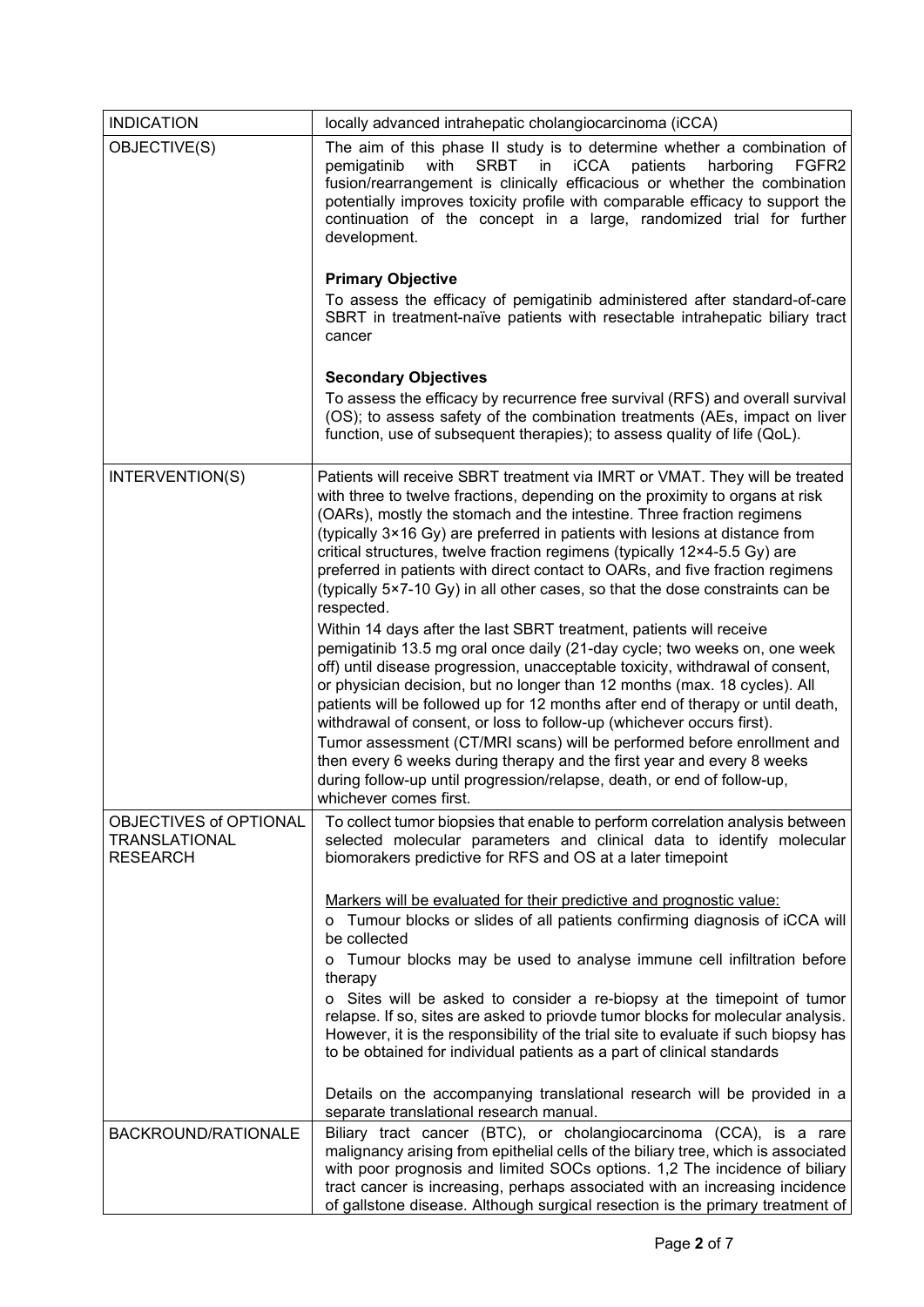choice for these tumors, many patients' tumors are inoperable when they are detected or relapse quickly after resection is attempted. 3-6 Potentially curative resection is feasible in only 20% of presenting patients, 7 and increasing centralisation of often complex surgery in specialist hepatopancreatobiliary centres aims to improve outcomes. 8,9 However, the postoperative median overall survival is reported to be 18-30 months, 10 while a recurrence rate of up to 70% has observed after curative surgery. Due to progressive tumor disease the mortality rate after relapse is about 100%. 11-13 The high relapse rate in the minority of patients who undergo potentially curative surgery is reflected by an estimated five-year survival rate that varies with stage: 50% for American Joint Committee on Cancer (AJCC) stage I, 30% for stage II, 10% for stage III, and 0% for stage IV. 14-16 So far, data regarding adjuvant therapy in CCA after surgical resection are conflicting. Gemcitabine alone or in combination with oxaliplatin

chemotherapy (GEMOX) showed no benefit compared to the observation group for patients with resected CCA in the French PRODIGE 12-ACCORD 18-UNICANCER GI-study and the Japanese BCAT, respectively. 17,18 Although, the BILCAP-study did not meet its primary endpoint of improving overall survival in the intention-to-treat population, the prespecified sensitivity and per-protocol analyses suggested that capecitabine can improve overall survival in patients with resected biliary tract cancer when used as adjuvant chemotherapy following surgery and authors concluded that capecitabine could be considered as standard of care. 19 However, due to the lack of sufficient alternatives, there is an unmet medical need for a more effective adjuvant regimen in CCA.

The standard of care for patients with unresectable CCA has been established as cisplatin and gemcitabine, suggesting that CCA are chemosensitive malignancies. 20,21 However, there is no established SOC after failure of first-line chemotherapy, and the efficacy of second-line chemotherapy regimens for advanced biliary cancer remains low. 11,22

Therefore, the development of novel technical strategies to optimize outcome of CCA patients without the burden of surgical complications and recurrence rate after surgery and ineffective adjuvant therapy is urgently required.

Comprehensive genomic profiling (CGP) has identified several potentially actionable oncogenic alterations in patients with CCA including in genes encoding fibroblast growth factor receptor (FGFR). FGFR2 fusions and rearrangements are found almost exclusively in intrahepatic cholangiocarcinoma, occurring in 10–16% of patients. 23,24 Somatic alterations in FGFR can lead to aberrant FGFR signalling, which can drive tumorigenesis by enhancing cellular proliferation, migration, survival, and invasion, as well as angiogenesis. 25 Consequently, in addition to other targeted agents, FGFR inhibitors are garnering interest as potential therapeutics for cholangiocarcinoma. 2

Several FGFR-targeted inhibitors such as derazantinib and pemigatinib are currently undergoing clinical trials. Several of these agents have revealed promising anticancer efficacy in phase I clinical trials. Most recently, data from the FIGHT-202 study, one of the largest studies so far in BTC, has been published. In this study, patients who had progressed after at least one prior systemic therapy and had FGFR2 fusions or rearrangements, pemigatinib elicited an objective response rate (ORR) of 35.5% and a disease control rate of 82%; median duration of response (DoR) was 7.5 months and median progression free survival (PFS) was 6.9 months. 26 This encouraging antitumor activity was observed irrespective of the number of prior treatments and granting of a conditional marketing authorization by the European Medicines Agency (EMA) has led to an approval of pemigatinib (Pemazyre) intended for the second-line treatment of advanced or metastatic cholangiocarcinoma with FGR2 fusion or rearrangements in 2021.

A main problem in CCA after curative resection is a systemic relapse. Thus, an approach combining local control with direct systemic control via a potent tailored systemic therapy seems promising. Stereotactic Body Radiation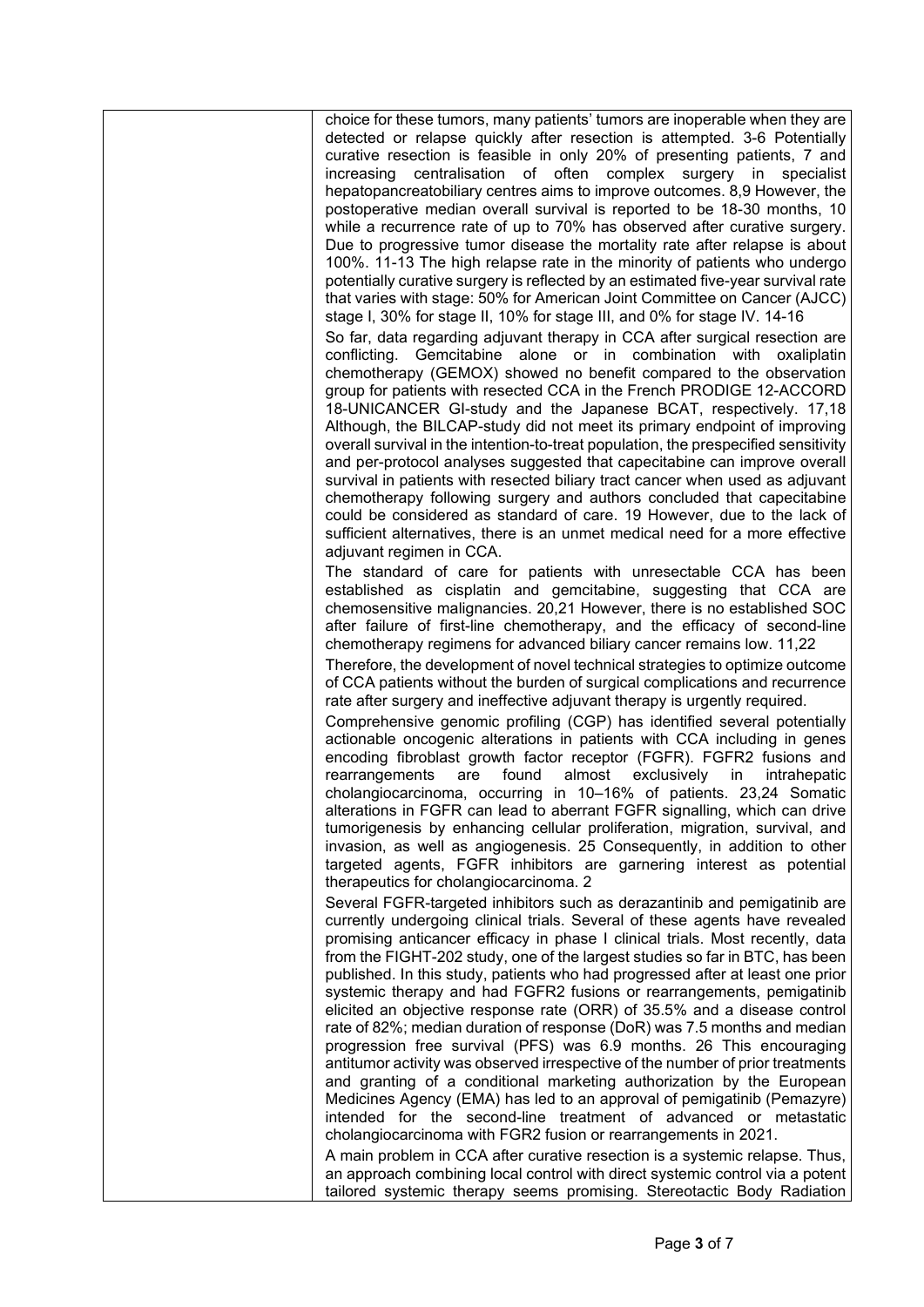|                                         | Therapy (SBRT) is a promising treatment showing high local control rates in<br>CCA. 27,28 Thus, the combination of SBRT and pemigatinib, currently the<br>most potent drug in the subgroup of patients harboring FGFR2<br>fusions/rearrangements, will be the optimal approach to be evaluated for an<br>organ preservation concept with only surgery on demand. Such combination<br>of two strong therapies has the potential to cure patients without the need of<br>a detrimental surgical procedure with a significant mortality, severe morbidity,<br>and a substantial impact on the quality of life (QoL).<br>We propose a "surgery as needed" (Salvage Surgery) approach after<br>completion of SBRT and the start of pemigatinib therapy accompanied by an<br>imagining guided control every 6 weeks for the 1st year followed by a<br>bimonthly imaging approach.<br>Surgical resection would be offered only to those patients in whom a<br>locoregional persistence is highly suspected or proven by radiological<br>imaging and in the absence of any signs of distant dissemination. Such an<br>organ-preserving strategy would clearly have great advantages. Our<br>hypothesis is that our concept is superior to the traditional surgery, because<br>of three points:<br>a) no surgical mortality and morbidity.<br>At least one complication occurred in 22.6% of patients within 30 days after<br>liver resection and a mortality rate after major hepatic procedures in high<br>volume liver centers of at least 10.4% has been reported. 29 Thus, a<br>nonsurgical treatment strategy in patients with a clinically complete response<br>after SBRT theoretically saves 10% mortality and 20% severe morbidity in<br>this patient group and leads to<br>b) better systemic effect, and<br>c) better QoL.<br>Therefore, these results provide a rationale to reconsider and study the<br>necessity of standard liver resection in the subgroup of patients harboring<br>FGFR2 fusions/rearrangements after SBRT and subsequent application of<br>pemigatinib. |
|-----------------------------------------|-----------------------------------------------------------------------------------------------------------------------------------------------------------------------------------------------------------------------------------------------------------------------------------------------------------------------------------------------------------------------------------------------------------------------------------------------------------------------------------------------------------------------------------------------------------------------------------------------------------------------------------------------------------------------------------------------------------------------------------------------------------------------------------------------------------------------------------------------------------------------------------------------------------------------------------------------------------------------------------------------------------------------------------------------------------------------------------------------------------------------------------------------------------------------------------------------------------------------------------------------------------------------------------------------------------------------------------------------------------------------------------------------------------------------------------------------------------------------------------------------------------------------------------------------------------------------------------------------------------------------------------------------------------------------------------------------------------------------------------------------------------------------------------------------------------------------------------------------------------------------------------------------------------------------------------------------------------------------------------------------------------------------------------------------------------------------------------|
| <b>KEY EXCLUSION</b><br><b>CRITERIA</b> | 1. Pretreatment with any systemic anti-cancer therapy.<br>2. Patients who meet at least one of the following criteria are not eligible for<br>trial participation:<br>3. Presence of tumors other than biliary tract cancer or a secondary tumor<br>other than squamous or basal cell carcinomas of the skin or in situ<br>carcinomas of the cervix which have been effectively treated. The<br>Sponsor decides to include patients who have received curative<br>treatment and have been disease-free for at least 3 years.<br>4. Metastatic biliary tract cancer (intrahepatic, hilar, or distal CCA as well<br>as gallbladder carcinoma) disease.<br>5. Simultaneous, ongoing systemic immunotherapy, chemotherapy, or<br>hormone therapy not described in the study protocol.<br>6. Simultaneous treatment with a different anti-cancer therapy other than<br>that provided in the study (excluding palliative radiotherapy only for<br>symptom control).<br>7. Previous therapy with an FGFR- inhibitor.<br>8. Stage B cirrhosis according to Child-Pugh criteria (or worse) or cirrhosis<br>(of any grade) with a history of hepatic encephalopathy or clinically<br>significant ascites resulting from cirrhosis. Clinically significant ascites<br>is defined as ascites resulting from cirrhosis requiring diuretics or<br>paracentesis.<br>9. Known allergic / hypersensitive reactions to at least one of the treatment<br>components.<br>10. Other serious illnesses or medical ailments within the last 12 months<br>prior to the start of the study.                                                                                                                                                                                                                                                                                                                                                                                                                                                                                                                |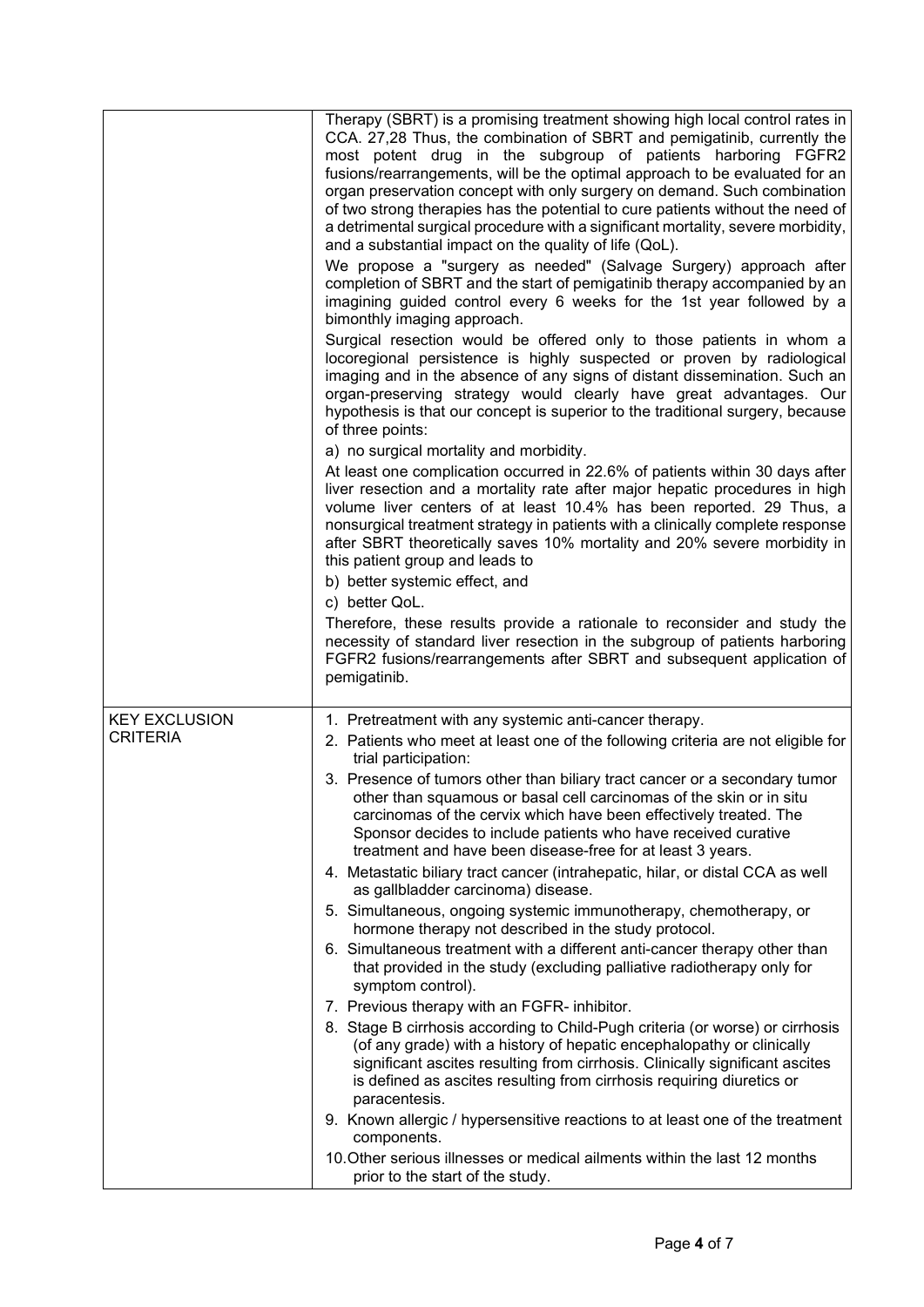|                               | 11. Current evidence of clinically significant corneal (including but not limited                                                                                                                                                                                                    |
|-------------------------------|--------------------------------------------------------------------------------------------------------------------------------------------------------------------------------------------------------------------------------------------------------------------------------------|
|                               | to bullous/band keratopathy, corneal abrasion, inflammation/ulceration,                                                                                                                                                                                                              |
|                               | and keratoconjunctivitis) or retinal disorder (including but not limited to<br>central serous retinopathy, macular/retinal degeneration, diabetic                                                                                                                                    |
|                               | retinopathy, retinal detachment) as confirmed by ophthalmologic                                                                                                                                                                                                                      |
|                               | examination.                                                                                                                                                                                                                                                                         |
|                               | 12. History of calcium and phosphate hemostasis disorder or systemic                                                                                                                                                                                                                 |
|                               | mineral imbalance with ectopic calcification of soft tissues (exception:                                                                                                                                                                                                             |
|                               | commonly observed calcifications in soft tissues, such as the skin,                                                                                                                                                                                                                  |
|                               | kidney, tendons or vessels due to injury, disease, and aging, in the                                                                                                                                                                                                                 |
|                               | absence of systemic mineral imbalance).<br>13. History of hypovitaminosis D requiring supraphysiologic doses (eg,                                                                                                                                                                    |
|                               | 50,000 UI/weekly) to replenish the deficiency. NOTE: Participants<br>receiving vitamin D supplements are eligible.                                                                                                                                                                   |
|                               | 14. Use of any potent CYP3A4 inhibitors or inducers or moderate CYP3A4                                                                                                                                                                                                               |
|                               | inducers within 14 days or 5 half-lives (whichever is longer) before the<br>first dose of study treatment. NOTE: Moderate CYP3A4 inhibitors are<br>not prohibited (refer to section 24.3 Appendix 3 for a list of CYP3A4                                                             |
|                               | inhibitors and inducers).                                                                                                                                                                                                                                                            |
|                               | 15. Presence of an active, uncontrollable infection.                                                                                                                                                                                                                                 |
|                               | 16. Has active infection with SARS-CoV-2 (positive antigen test in routine<br>testing at site).                                                                                                                                                                                      |
|                               | 17. Chronic inflammatory bowel disease.                                                                                                                                                                                                                                              |
|                               | 18. Active disseminated intravascular coagulation.                                                                                                                                                                                                                                   |
|                               | 19. Any other serious concomitant or medical condition that, in the opinion<br>of the investigator, presents a high risk of complications to the patient<br>or reduces the likelihood of clinical effect.                                                                            |
|                               | 20. On-treatment participation in another interventional clinical study in the                                                                                                                                                                                                       |
|                               | period 30 days prior to inclusion and during the study.                                                                                                                                                                                                                              |
|                               | 21. Patient pregnant or breast feeding, or planning to become pregnant                                                                                                                                                                                                               |
|                               | 22. Patient in a closed institution according to an authority or court decision<br>(AMG § 40, Abs. 1 No. 4).                                                                                                                                                                         |
|                               | 23. Subjects that are depending on the Sponsor/CRO or investigational site<br>as well as on the investigator.                                                                                                                                                                        |
| <b>KEY INCLUSION CRITERIA</b> | 1. Signed informed consent form (ICF).                                                                                                                                                                                                                                               |
|                               | 2. Patients*, age $\geq 18$ years at the time of signing the informed consent form.                                                                                                                                                                                                  |
|                               | 3. Histologically proven and curatively treatable localized intrahepatic biliary<br>tract cancer (iCCA only) with a maximum of 5 cm in diameter, without signs<br>of metastatic disease, and proven FGRF2- fusions/ rearrangements,<br>identified by routine FISH or by NGS testing. |
|                               | 4. Patients of reproductive age must be prepared to use a suitable                                                                                                                                                                                                                   |
|                               | contraceptive method during the study and up to 1 week after the end of                                                                                                                                                                                                              |
|                               | treatment. A suitable method of contraception is defined as surgical                                                                                                                                                                                                                 |
|                               | sterilization (eg, bilateral fallopian tube ligation, vasectomy), hormonal                                                                                                                                                                                                           |
|                               | contraception (implantable, patch, oral), and double barrier methods (each<br>two-fold combination of intrauterine pessary, condom for men, or women with                                                                                                                            |
|                               | spermicidal gel, Diaphragm, contraceptive sponge, cervical cap). Women of                                                                                                                                                                                                            |
|                               | child-bearing potential must have a negative pregnancy test within the last 7                                                                                                                                                                                                        |
|                               | days prior to the start of study therapy.                                                                                                                                                                                                                                            |
|                               | 5. ECOG performance status 0-1.                                                                                                                                                                                                                                                      |
|                               | 6. Appropriate hematological, hepatic and renal function:                                                                                                                                                                                                                            |
|                               | a. Absolute number of neutrophils $\geq 1.5 \times 109/L$                                                                                                                                                                                                                            |
|                               | b. Platelets $\geq 100 \times 109/L$                                                                                                                                                                                                                                                 |
|                               | c. Hemoglobin $\geq 9$ g/dL (5.58 mmol/L)                                                                                                                                                                                                                                            |
|                               | d. Total bilirubin $\leq 1.5$ times the upper limit of normal (ULN)                                                                                                                                                                                                                  |
|                               | e. AST (SGOT) and ALT (SGPT) $\leq$ 2.5 x ULN without existing liver<br>metastases, or $\leq$ 5 x ULN in the presence of liver metastases; AP $\leq$ 5 x ULN.                                                                                                                        |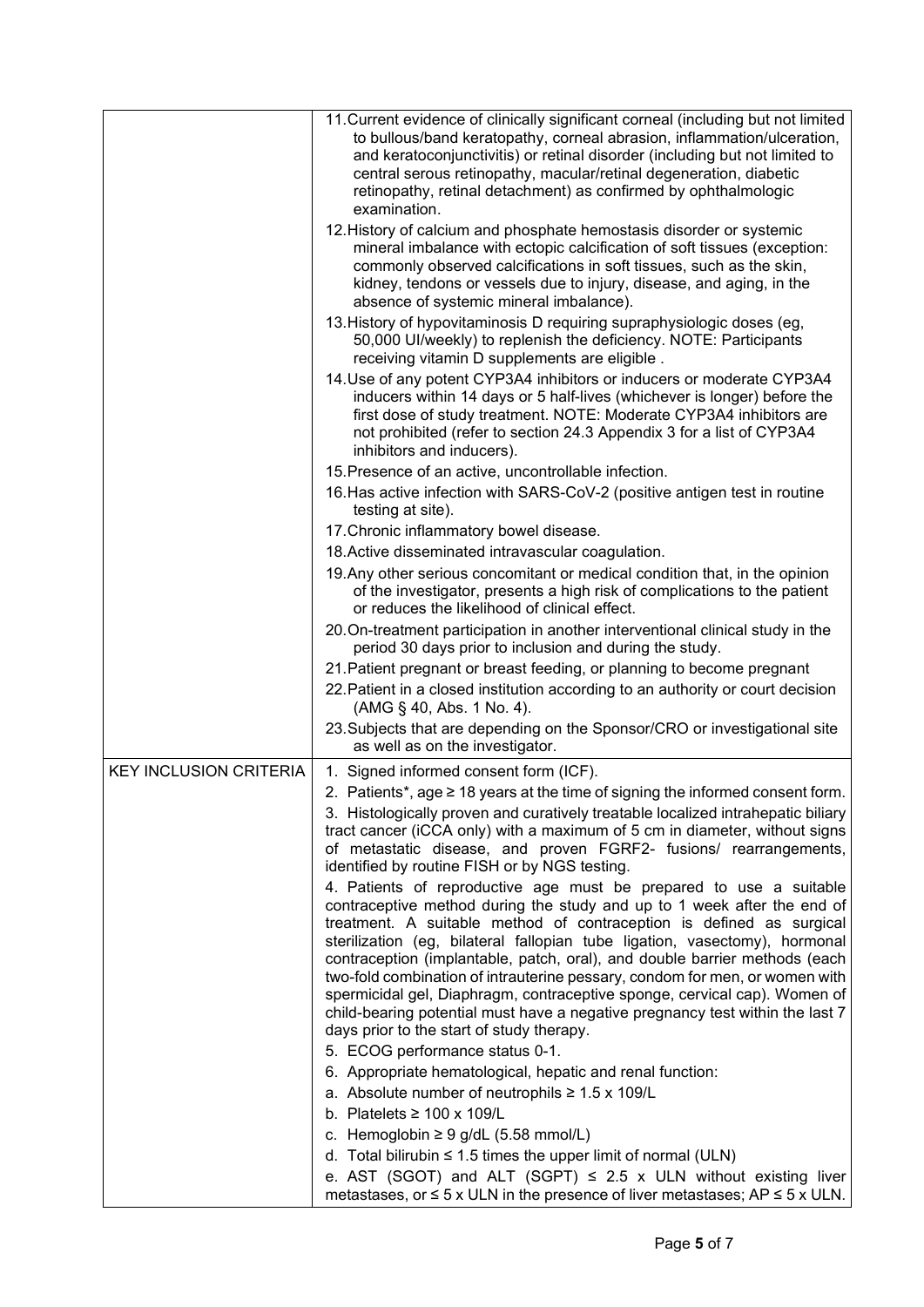|            | 7. Serum creatinine $\leq 1.5$ x ULN or creatinine clearance (measured by 24h<br>urine) $\ge$ 40 mL/min (i.e., if the serum creatinine level is > 1.5 x ULN, then a<br>24-h urine test must be performed to check the creatinine clearance to be<br>determined).                                                                                                                                                                                                                            |
|------------|---------------------------------------------------------------------------------------------------------------------------------------------------------------------------------------------------------------------------------------------------------------------------------------------------------------------------------------------------------------------------------------------------------------------------------------------------------------------------------------------|
|            | 8. Adequate coagulability, as determined by the International Normalized<br>Ratio (INR) $\leq$ 1.5 and partial thromboplastin time (PTT) $\leq$ 5 s above the ULN<br>(unless anti-coagulation therapy has been given). Patients receiving warfarin<br>/ Phenoprocoumon must be switched to low molecular weight heparin before<br>starting any study-specific procedures.                                                                                                                   |
|            | 9. Patients must be able to take oral medications.                                                                                                                                                                                                                                                                                                                                                                                                                                          |
|            | 10. For patients with active hepatitis B virus (HBV):<br>• HBV DNA $\leq$ 500 IU/mL obtained within 28 days prior to initiation of study                                                                                                                                                                                                                                                                                                                                                    |
|            | treatment, AND                                                                                                                                                                                                                                                                                                                                                                                                                                                                              |
|            | • Anti-HBV treatment (per local standard of care e.g. entecavir) prior to<br>study entry and willingness to continue treatment for the length of the study.<br>11. For patients with active hepatitis C virus (HCV):                                                                                                                                                                                                                                                                        |
|            | • Patients positive for HCV antibody are eligible, also if polymerase chain<br>reaction testing is positive for HCV RNA                                                                                                                                                                                                                                                                                                                                                                     |
|            | • However, anti-viral therapy against HCV is only allowed prior to trial but<br>not during the trial.                                                                                                                                                                                                                                                                                                                                                                                       |
|            | 12. Patients infected with human immunodeficiency virus (HIV) are eligible if<br>they meet all the following criteria:                                                                                                                                                                                                                                                                                                                                                                      |
|            | a) CD4 count is ≥350 cells/uL, viral load is undetectable, and not taking<br>prohibited cytochrome (CYP)-interacting medications                                                                                                                                                                                                                                                                                                                                                            |
|            | b) Probable long-term survival with HIV if cancer were not present<br>c) Stable on a highly active antiretroviral therapy (HAART) regimen for ≥4<br>weeks and willing to adhere to their HAART regimen with minimal<br>overlapping toxicity and drug-drug interactions with the experimental agents                                                                                                                                                                                         |
|            | in this study<br>d) HIV is not multi-drug resistant                                                                                                                                                                                                                                                                                                                                                                                                                                         |
|            | e) Taking medication and/or receiving antiretroviral therapy that does not<br>interact or have overlapping toxicities with the study medication                                                                                                                                                                                                                                                                                                                                             |
|            | 13. Subject is willing and able to comply with the protocol (including<br>contraceptive measures) for the duration of the study including undergoing<br>treatment, and scheduled visits and examinations including follow up.                                                                                                                                                                                                                                                               |
| OUTCOME(S) | <b>Primary Endpoint</b>                                                                                                                                                                                                                                                                                                                                                                                                                                                                     |
|            | Objective Response Rate (ORR [assessed every 6 weeks (±7 days)<br>during the first year and every 8 weeks (±7 days) thereafter]):                                                                                                                                                                                                                                                                                                                                                           |
|            | Objective response rate (ORR) according to investigator-based RECIST 1.1<br>assessment, defined as the proportion of allocated subjects with best<br>response of complete or partial response within 12 months after the date of<br>first administration of study treatment. Patients who receive anti-cancer<br>treatment other than the study medication for any reason before reaching a<br>complete or partial response will be identified as nonresponders in the<br>assessment of ORR |
|            | <b>Secondary Endpoints</b>                                                                                                                                                                                                                                                                                                                                                                                                                                                                  |
|            | Incidence, treatment relationship, seriousness, and severity of all AEs,<br>SAEs according to CTCAE V5.0                                                                                                                                                                                                                                                                                                                                                                                    |
|            | Percentage of patients. with complete response after completion of SBRT<br>+ pemigatinib treatment                                                                                                                                                                                                                                                                                                                                                                                          |
|            | Percentage of patients with Salvage Surgery                                                                                                                                                                                                                                                                                                                                                                                                                                                 |
|            | Duration of response (DoR)                                                                                                                                                                                                                                                                                                                                                                                                                                                                  |
|            | Recurrence free survival (RFS)<br>Overall survival (OS)                                                                                                                                                                                                                                                                                                                                                                                                                                     |
|            |                                                                                                                                                                                                                                                                                                                                                                                                                                                                                             |